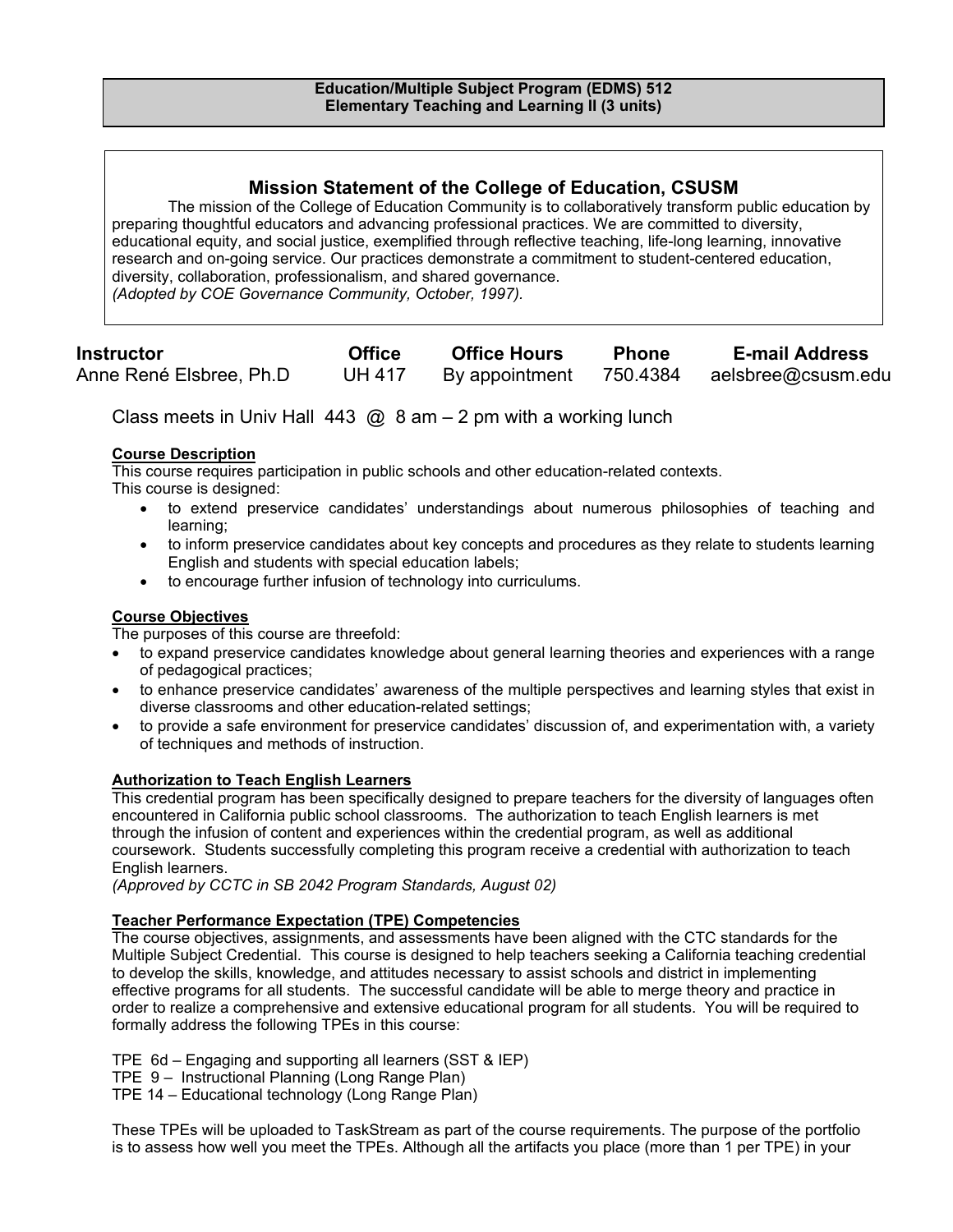EDMS 512 Spring 2005 2 portfolio have been assessed/graded by your professors, it is not clear if you have a thorough understanding of the TPEs and can make the connection between the assignments completed in class with the teaching you have experienced and the TPEs. Your task to write a cogent reflective essay for each TPE on how the artifacts you have chosen provide evidence that shows you have demonstrated meeting each TPE. Each narrative must include a: a) description b) analysis and c) reflection.

### **Required Text: all were assigned and purchased last semester for EDMS 511**

- Tomlinson, C. A. (1999). *The Differentiated Classroom: Responding to the needs of all learners.*  Alexandria, VA: Association for Supervision and Curriculum Development. ISBN # 0-87120-342- 1 (Available as an e-book online.)
- Choate, J. S. (2004) *Successful Inclusive Teaching (4rd ed.)* Needham, MA: Allyn & Bacon.
- Villa, R. and Thousand, J. (1995). *Creating an Inclusive School*. Alexandria, VA: Association for Supervision and Curriculum Development.
- Marion, Valadez, and Woo (2003). *Elementary Teaching and Learning.* Needham Heights, MA: Allyn and Bacon. (Compiled Reader=CR)
- TaskStream Electronic Portfolio, Must register and pay fee online prior to first class @ www.TaskStream.com (register for 1 year minimum).

### **Accommodation for Students with Disabilities**

Please discuss your needs with the instructor within the first week of the semester & contact Disabled Student Services. Students must be approved for services by providing appropriate and recent documentation to the Office of Disable Student Services (DSS). This office is located in Craven Hall 5205, and can be contacted by phone at (760) 750-4905, or TTY (760) 750-4909. Students authorized by DSS to receive reasonable accommodations should meet with their instructor during office hours or, in order to ensure confidentiality, in a more private setting.

### **CSUSM Academic Honesty Policy**

"Students will be expected to adhere to standards of academic honesty and integrity, as outlined in the Student Academic Honesty Policy. All written work and oral assignments must be original work. All ideas/materials that are borrowed from other sources must have appropriate references to the original sources. Any quoted material should give credit to the source and be punctuated with quotation marks.

Students are responsible for honest completion of their work including examinations. There will be no tolerance for infractions. If you believe there has been an infraction by someone in the class, please bring it to the instructor's attention. The instructor reserves the right to discipline any student for academic dishonesty in accordance with the general rules and regulations of the university. Disciplinary action may include the lowering of grades and/or the assignment of a failing grade for an exam, assignment, or the class as a whole."

### **Plagiarism**

All work submitted for this course should reflect students' efforts. When relying on supporting documents authored by others, cite them clearly and completely using American Psychological Association (APA) manual,  $5<sup>th</sup>$  edition. Failure to do so may result in failure of the course.

### **Grading Policy**

All students will come prepared to class; readings and homework assignments are listed on the dates on which they are due.

All required work is expected to be on time. One grade level will be deducted for each class meeting for which it is late (e.g., an "A" assignment that is submitted one class session late will be marked down to a "B"). Unless prior instructor approval is secured, assignments will not be accepted three class sessions after which they are due. Exceptions will be handled on a case-by-case basis, as determined by the instructor.

It is expected that students will proofread and edit their assignments prior to submission. Students will ensure that the text is error-free (grammar, spelling), and ideas are logically and concisely presented. The assignment's grade will be negatively affected as a result of this oversight. Each written assignment will be graded approximately 80% on content and context (detail, logic, synthesis of information, depth of analysis, etc.), and 20% on mechanics (grammar, syntax, spelling, format, uniformity of citation, etc.). All citations, where appropriate, will use American Psychological Association (APA) format. Consult American Psychological Association (APA) Manual, 5<sup>th</sup> edition for citation guidance.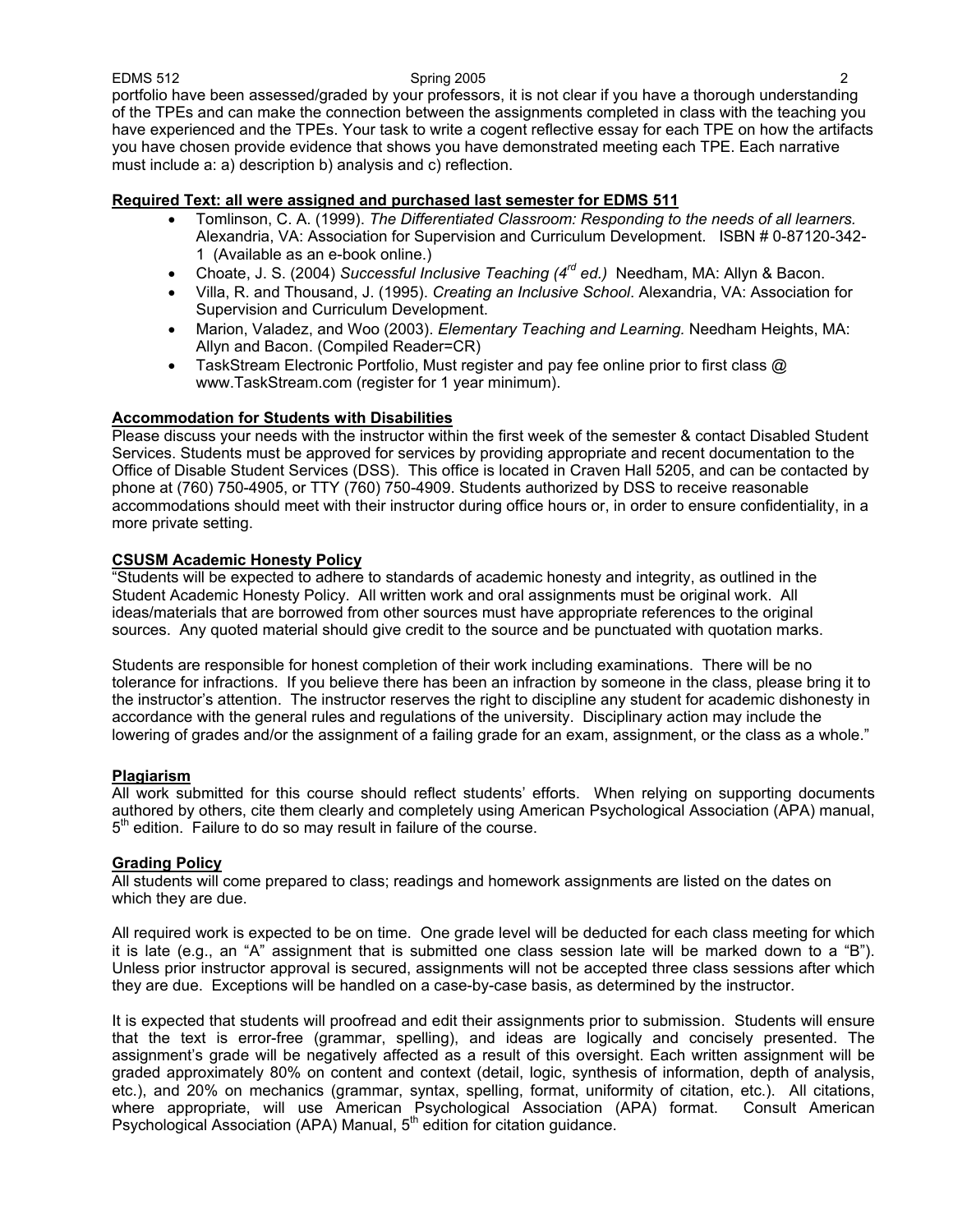EDMS 512 Spring 2005 3 Grading will also include a component of "professional demeanor." Students will conduct themselves in ways that are generally expected of those who are entering the education profession. This includes but is not limited to:

- On-time arrival to all class sessions;
- Advance preparation of readings and timely submission of assignments;
- Respectful participation in all settings (e.g., whole group, small group, in/outside of class);
- Carefully considered, culturally aware approaches to solution-finding.

### **Course Assignments**

| <b>Total</b>                  | 100 points |
|-------------------------------|------------|
| Attendance/Participation      | 30 points  |
| <b>Professional Demeanor</b>  | 10 points  |
| <b>Strategy Matrix</b>        | 10 points  |
| TaskStream Submissions (TPEs) | 10 points  |
| Philosophy Statement/Letter   | 10 points  |
| IEP                           | 10 points  |
| Long Range Plan               | 20 points  |

### **Grading Scale**

| $A = 94-100$  | $B+=86-89$          | $C+= 77-79$                  |               |                |
|---------------|---------------------|------------------------------|---------------|----------------|
| $A = 90 - 93$ | B=84-86<br>B-=80-83 | $C = 74-76$<br>$C - 70 - 73$ | $D = 60 - 69$ | F=59 or lower. |
|               |                     |                              |               |                |

**Please note assignments are due whether or not you are present in class that day.** 

**While this syllabus is carefully planned, it may be modified at any time in response to the needs and interests of the class.**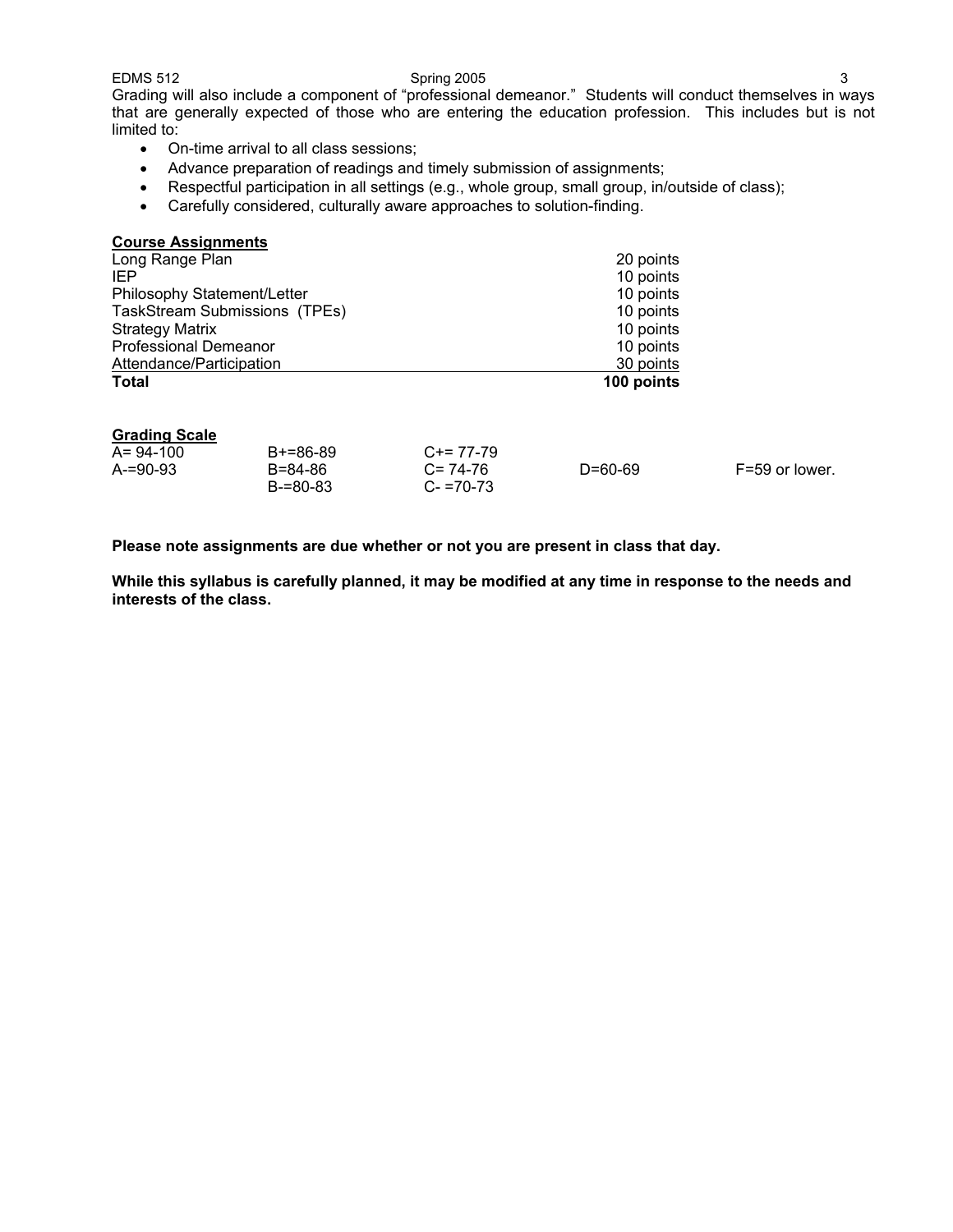## **College of Education Attendance Policy**

B-=80-83

Due to the interactive nature of courses in the COE, and the value placed on the contributions of every student, students are expected to prepare for, attend, and participate in all classes. For extenuating circumstances contact the instructors **before** class is missed, and make arrangements to make up what was missed. At minimum, a student must attend more than 80% of class time, or s/he may not receive a passing grade for the course. If a student misses 6 or more hours of class or is late (or leaves early) for more than three sessions, the highest possible grade earned will be a "C". **Notification of absences does not allow students to assume they are automatically excused from class or making up missed class.** 

| student's name printed                                                                                                                                                                                                                                                                                                                                                                                                                                                                                                                                              |                                     |                                                                                                                                                                                                                                                                                                                                                                                      |                                                                                                                                               | <b>Spring Placement</b> |
|---------------------------------------------------------------------------------------------------------------------------------------------------------------------------------------------------------------------------------------------------------------------------------------------------------------------------------------------------------------------------------------------------------------------------------------------------------------------------------------------------------------------------------------------------------------------|-------------------------------------|--------------------------------------------------------------------------------------------------------------------------------------------------------------------------------------------------------------------------------------------------------------------------------------------------------------------------------------------------------------------------------------|-----------------------------------------------------------------------------------------------------------------------------------------------|-------------------------|
| signature                                                                                                                                                                                                                                                                                                                                                                                                                                                                                                                                                           |                                     |                                                                                                                                                                                                                                                                                                                                                                                      | date                                                                                                                                          |                         |
| home telephone                                                                                                                                                                                                                                                                                                                                                                                                                                                                                                                                                      |                                     | cell phone                                                                                                                                                                                                                                                                                                                                                                           | email                                                                                                                                         |                         |
|                                                                                                                                                                                                                                                                                                                                                                                                                                                                                                                                                                     |                                     | Attendance/participation/quiz & homework grade (30%)<br>Each day has 2 sessions 1 morning session and 1 afternoon session.<br>You are allowed one session absence with no penalty. You may use at your discretion.<br>Any other absence you must do a make-up assignment. You can only make up 2 session absences.<br>3 or more session absences you will earn a "C" for the course. |                                                                                                                                               |                         |
| Session 1<br>Session 2<br>$\frac{1}{2} \left( \frac{1}{2} \right) \left( \frac{1}{2} \right) \left( \frac{1}{2} \right) \left( \frac{1}{2} \right) \left( \frac{1}{2} \right) \left( \frac{1}{2} \right) \left( \frac{1}{2} \right) \left( \frac{1}{2} \right) \left( \frac{1}{2} \right) \left( \frac{1}{2} \right) \left( \frac{1}{2} \right) \left( \frac{1}{2} \right) \left( \frac{1}{2} \right) \left( \frac{1}{2} \right) \left( \frac{1}{2} \right) \left( \frac{1}{2} \right) \left( \frac$<br>Session 3<br>Session 4<br><u>and the state of the state</u> | Session 6<br>Session 7<br>Session 9 | <u> The Community of the Community</u><br>Session 8                                                                                                                                                                                                                                                                                                                                  | Session 11<br>Session 12<br>$\mathcal{L}^{\text{max}}$ and $\mathcal{L}^{\text{max}}$<br>Session 13<br>Session 14<br>$\overline{\phantom{a}}$ | Session 16              |
| Session 5                                                                                                                                                                                                                                                                                                                                                                                                                                                                                                                                                           |                                     | Session 10                                                                                                                                                                                                                                                                                                                                                                           | Session 15                                                                                                                                    | Total points / 30 %     |
| <b>Professional Demeanor</b>                                                                                                                                                                                                                                                                                                                                                                                                                                                                                                                                        |                                     |                                                                                                                                                                                                                                                                                                                                                                                      |                                                                                                                                               | $10\%$                  |
|                                                                                                                                                                                                                                                                                                                                                                                                                                                                                                                                                                     | Assignments (60 %)                  | <b>Percentage</b>                                                                                                                                                                                                                                                                                                                                                                    | <b>Due Dates</b>                                                                                                                              |                         |
| Unit Plan<br>Philosophy Statement/Letter<br>TaskStream Submissions (TPEs)<br><b>Strategy Matrix</b>                                                                                                                                                                                                                                                                                                                                                                                                                                                                 |                                     | / 20 points<br>/ 10 points<br>/ 10 points<br>$\frac{1}{2}$ / 10 points                                                                                                                                                                                                                                                                                                               | TBA<br>Feb 11 & 25<br>Feb 18                                                                                                                  | Jan 28, Feb 4 & TBA     |
| SST vs. IEP<br><b>Total for Assignments</b>                                                                                                                                                                                                                                                                                                                                                                                                                                                                                                                         |                                     | / 10 points                                                                                                                                                                                                                                                                                                                                                                          | Feb 25                                                                                                                                        | 60 %                    |
| <b>Total</b>                                                                                                                                                                                                                                                                                                                                                                                                                                                                                                                                                        |                                     |                                                                                                                                                                                                                                                                                                                                                                                      |                                                                                                                                               | 1100%<br>= Grade        |
| <b>Grading Scale</b><br>A= 94-100<br>$A = 90 - 93$                                                                                                                                                                                                                                                                                                                                                                                                                                                                                                                  | $B+=86-89$<br>B=84-86               | $C+= 77-79$<br>$C = 74-76$                                                                                                                                                                                                                                                                                                                                                           | $D = 60 - 69$                                                                                                                                 | F=59 or lower.          |

 $C - 70 - 73$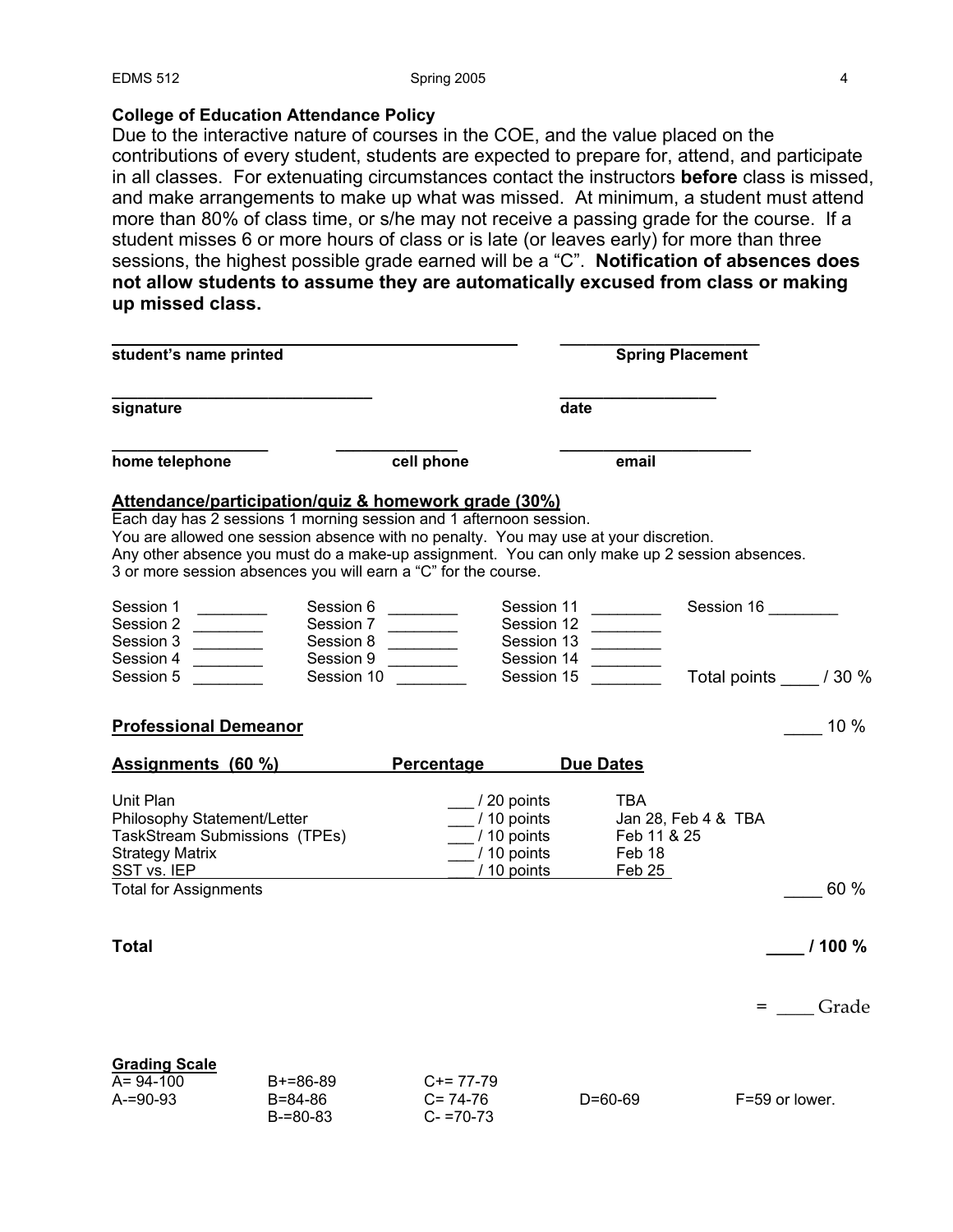### **SB 2042 - AUTHORIZATION TO TEACH ENGLISH LEARNERS COMPETENCIES**

| PART 1:<br><b>LANGUAGE STRUCTURE AND</b><br>FIRST- AND SECOND-LANGUAGE                                                                          | PART 2:<br><b>METHODOLOGY</b><br>OF BILINGUAL, ENGLISH LANGUAGE                                                                | <b>PART 3:</b><br><b>CULTURE AND</b><br><b>CULTURAL DIVERSITY</b>                                   |
|-------------------------------------------------------------------------------------------------------------------------------------------------|--------------------------------------------------------------------------------------------------------------------------------|-----------------------------------------------------------------------------------------------------|
| <b>DEVELOPMENT</b>                                                                                                                              | DEVELOPMENT,<br>AND CONTENT INSTRUCTION                                                                                        |                                                                                                     |
| I. Language Structure and Use:                                                                                                                  | I. Theories and Methods of Bilingual                                                                                           | I. The Nature of Culture                                                                            |
| <b>Universals and Differences</b><br>(including the structure of English)                                                                       | <b>Education</b>                                                                                                               |                                                                                                     |
| A. The sound systems of language<br>(phonology)                                                                                                 | A. Foundations                                                                                                                 | A. Definitions of culture                                                                           |
| <b>B.</b> Word formation (morphology)                                                                                                           | B. Organizational models: What works for<br>whom?                                                                              | <b>B.</b> Perceptions of culture                                                                    |
| C. Syntax                                                                                                                                       | C. Instructional strategies                                                                                                    | C. Intra-group differences (e.g.,<br>ethnicity, race, generations, and<br>microcultures)            |
| <b>D.</b> Word meaning (semantics)                                                                                                              | II. Theories and Methods for Instruction<br>In and Through English                                                             | D. Physical geography and its effects<br>on culture                                                 |
| E. Language in context                                                                                                                          | A. Teacher delivery for both English<br>language development and content<br>instruction                                        | E. Cultural congruence                                                                              |
| F. Written discourse                                                                                                                            | B. Approaches with a focus on English<br>language development                                                                  | II. Manifestations of Culture: Learning<br><b>About Students</b>                                    |
| G. Oral discourse                                                                                                                               | C. Approaches with a focus on content<br>area instruction (specially designed<br>academic instruction delivered in<br>English) | A. What teachers should learn about<br>their students                                               |
| H. Nonverbal communication                                                                                                                      | D. Working with paraprofessionals                                                                                              | <b>B.</b> How teachers can learn about their<br>students                                            |
| I. Language Change                                                                                                                              |                                                                                                                                | C. How teachers can use what they<br>learn about their students (culturally<br>responsive pedagogy) |
| II. Theories and Factors in First- and                                                                                                          | III. Language and Content Area                                                                                                 |                                                                                                     |
| <b>Second-Language Development</b>                                                                                                              | <b>Assessment</b>                                                                                                              | <b>III. Cultural Contact</b>                                                                        |
| A. Historical and current theories and models<br>of language analysis that have implications<br>for second-language development and<br>pedagogy | A. Purpose                                                                                                                     | A. Concepts of cultural contact                                                                     |
| B. Psychological factors affecting first- and<br>second-language development                                                                    | <b>B.</b> Methods                                                                                                              | <b>B.</b> Stages of individual cultural contact                                                     |
| C. Socio-cultural factors affecting first- and<br>second-language development                                                                   | C. State mandates                                                                                                              | C. The dynamics of prejudice                                                                        |
| D. Pedagogical factors affecting first- and<br>second-language development                                                                      | <b>D.</b> Limitations of assessment                                                                                            | <b>D.</b> Strategies for conflict resolution                                                        |
| E. Political factors affecting first- and second-<br>language development                                                                       | E. Technical concepts                                                                                                          | IV. Cultural Diversity in U.S.                                                                      |
|                                                                                                                                                 |                                                                                                                                | and CA.                                                                                             |
|                                                                                                                                                 |                                                                                                                                | A. Historical perspectives                                                                          |
|                                                                                                                                                 |                                                                                                                                | <b>B.</b> Demography                                                                                |
|                                                                                                                                                 |                                                                                                                                | C. Migration and immigration                                                                        |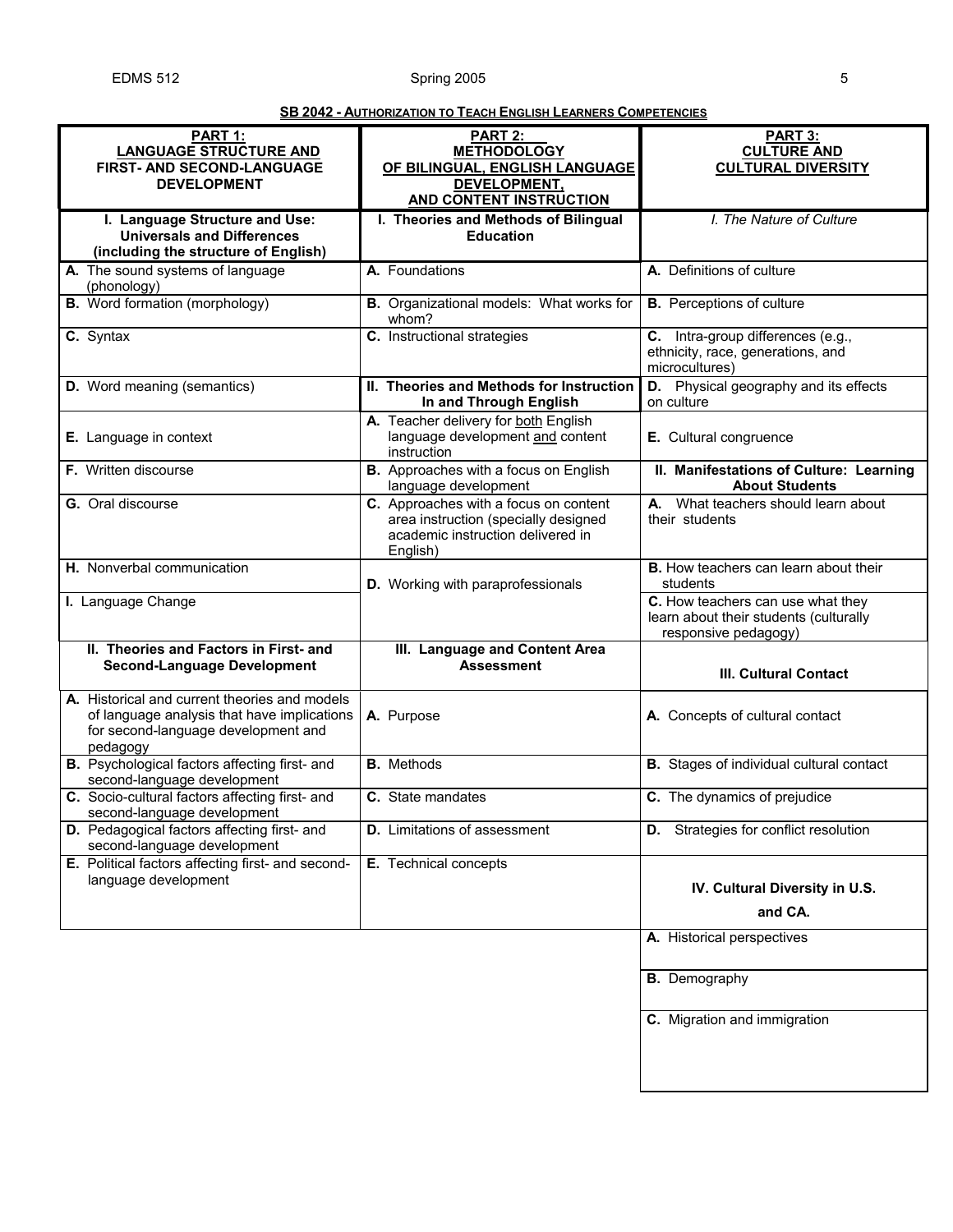### EDMS 512 Spring 2005 6 **Course Outline (Timeline Subject to Change pending "Teachable" Moments)**

| Date                           | Topic                                                                                                                                        | Assignment                                                                                                                                                                                                        |
|--------------------------------|----------------------------------------------------------------------------------------------------------------------------------------------|-------------------------------------------------------------------------------------------------------------------------------------------------------------------------------------------------------------------|
| Session 1<br>Day 1 am<br>1/21  | <b>Course Overview</b><br>Community Building - Class Jobs                                                                                    | <b>Democratic Education Chapter</b><br>Anne René will provide in class                                                                                                                                            |
| Session 2<br>Day 1 pm<br>1/21  | Revisit standards - TPES<br>Student teaching reflection - Praxis<br>Letter of Application                                                    |                                                                                                                                                                                                                   |
| Session 3<br>Day 2 am<br>1/28  | Letter of Application/Philosophy Statement<br>Educational Philosohy - Play-Doh<br>Management<br>Instruction<br>Personal Identity Action Plan | Charles (2002 or 2004)<br>Philosophy Survey via email<br>Bring Resume & Computer (if possible)<br>Letter due to peer                                                                                              |
| Session 4<br>Day 2 pm 1/28     | Proof Peer's letter and resume<br>Introduction to Long Range Planning                                                                        |                                                                                                                                                                                                                   |
| Session 5<br>Day 3 am<br>2/4   | Long Range Plan Workshop                                                                                                                     | Wiggins & McTighe (1998)<br>& Sleeter (2003)<br>http://www.cde.ca.gov/standards<br>Bring: Long Range Planning Material,<br>Core Content Standards, TPE 9 & 14<br>evidence & Computer (if possible)                |
| Session 6<br>Day 3 pm<br>2/4   | Long Range Plan Workshop                                                                                                                     | Letter/Resume Due<br><b>Long Range Plan Due</b><br><b>TPE 9 &amp; 14 Due</b>                                                                                                                                      |
| Session 7<br>Day 4 am<br>2/11  | <b>Strategy Matrix Workshop</b>                                                                                                              | Choate (2004)<br>Udvari-Solner, Villa, Thousand (2002)<br>Tomlinson (1999 & 2001)<br>Bring: Resources for Support Strategies,<br>Template for Disability Matrix, &<br>Computer (if possible)                      |
| Session 8<br>Day 4 pm 2/11     | <b>Strategy Matrix Workshop</b>                                                                                                              |                                                                                                                                                                                                                   |
| Session 9<br>Day 5 am 2/18     | <b>Guest Speaker</b>                                                                                                                         | <b>Strategy Matrix &amp; Unit Due Feb 18 via</b><br>email by 3 pm                                                                                                                                                 |
| Session 10<br>Day 5 pm 2/18    | Matrix Group Work                                                                                                                            |                                                                                                                                                                                                                   |
| Session 11<br>Day 6 am<br>2/25 | SST vs. IEP                                                                                                                                  | <b>IEP Lecturette</b><br>Villa & Thousand (1995) Chapter 2<br>Choate (2004)<br>Udvari-Solner, Villa, Thousand (2002)<br>Tomlinson (1999 & 2001)<br>Bring electronic evidence for TPE 6d &<br>computer if possible |
| Session 12<br>Day 6 pm 2/25    | SST vs. IEP<br><b>TPE 6d Narrative</b>                                                                                                       | <b>TPE 6d Due</b>                                                                                                                                                                                                 |
| Session 13<br>Day 7 am 3/4     | <b>Interview Prep</b>                                                                                                                        | Research 3 districts you want to apply to.<br>Write up a handout to share with others.                                                                                                                            |
| Session 14<br>Day 7 pm<br>3/4  | <b>Teacher Professionalism</b><br><b>Master Programs</b><br><b>Next Steps</b>                                                                | http://www.csusm.edu (review<br>descriptions of various MA programs)<br>http://www.btsa.ca.gov<br>http://www.nbpts.org<br>http://www.iste.org                                                                     |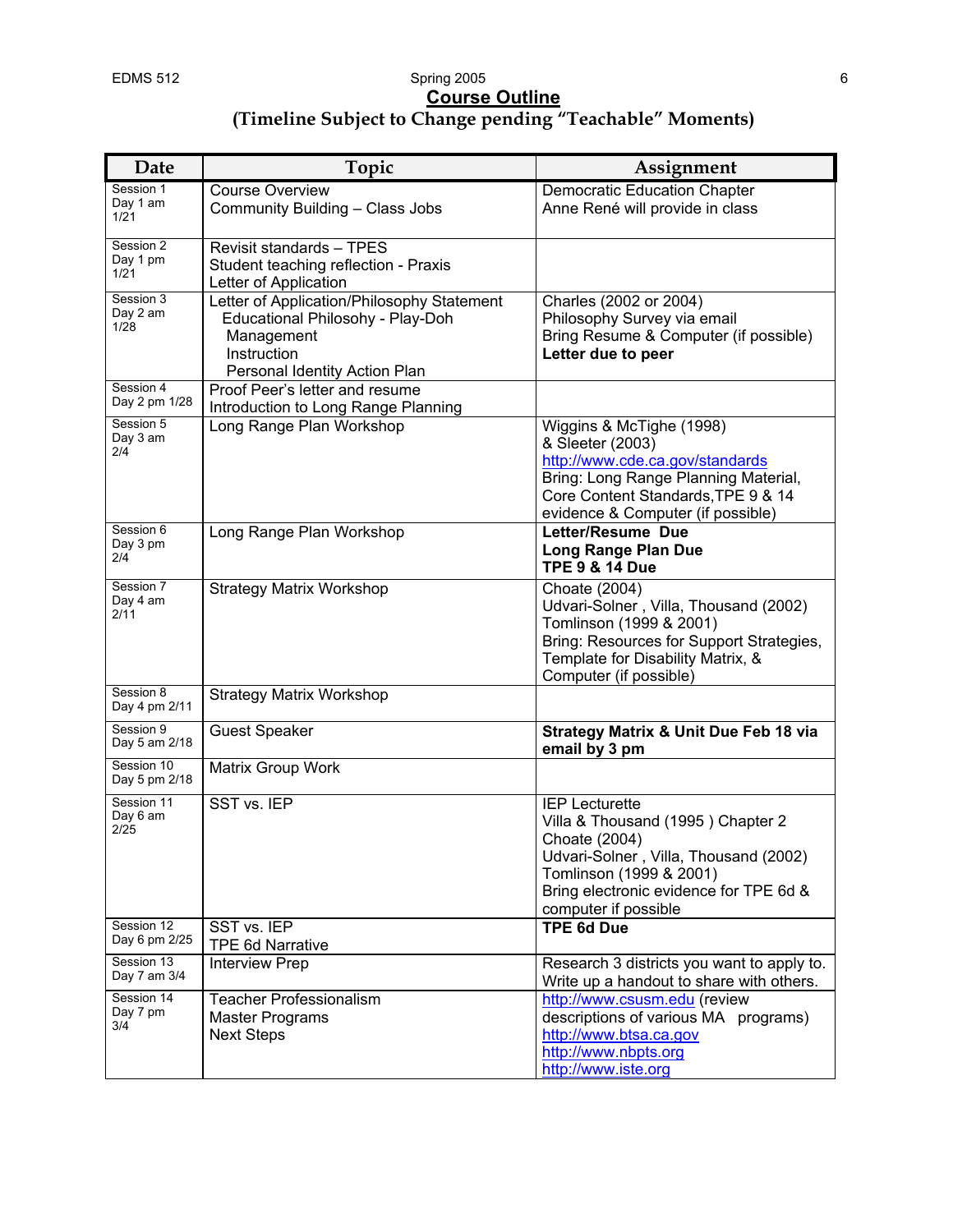| <b>EDMS 512</b>                                | Spring 2005                                                                                       |                                                        |  |
|------------------------------------------------|---------------------------------------------------------------------------------------------------|--------------------------------------------------------|--|
| Session 15<br>& 16<br>Day 8 am &<br>pm<br>3/11 | Potluck<br>Action Plan Due<br>Interview Practice<br><b>Grade Prediction</b><br><b>Evaluations</b> | No readings<br>Bring grade sheet and action plan draft |  |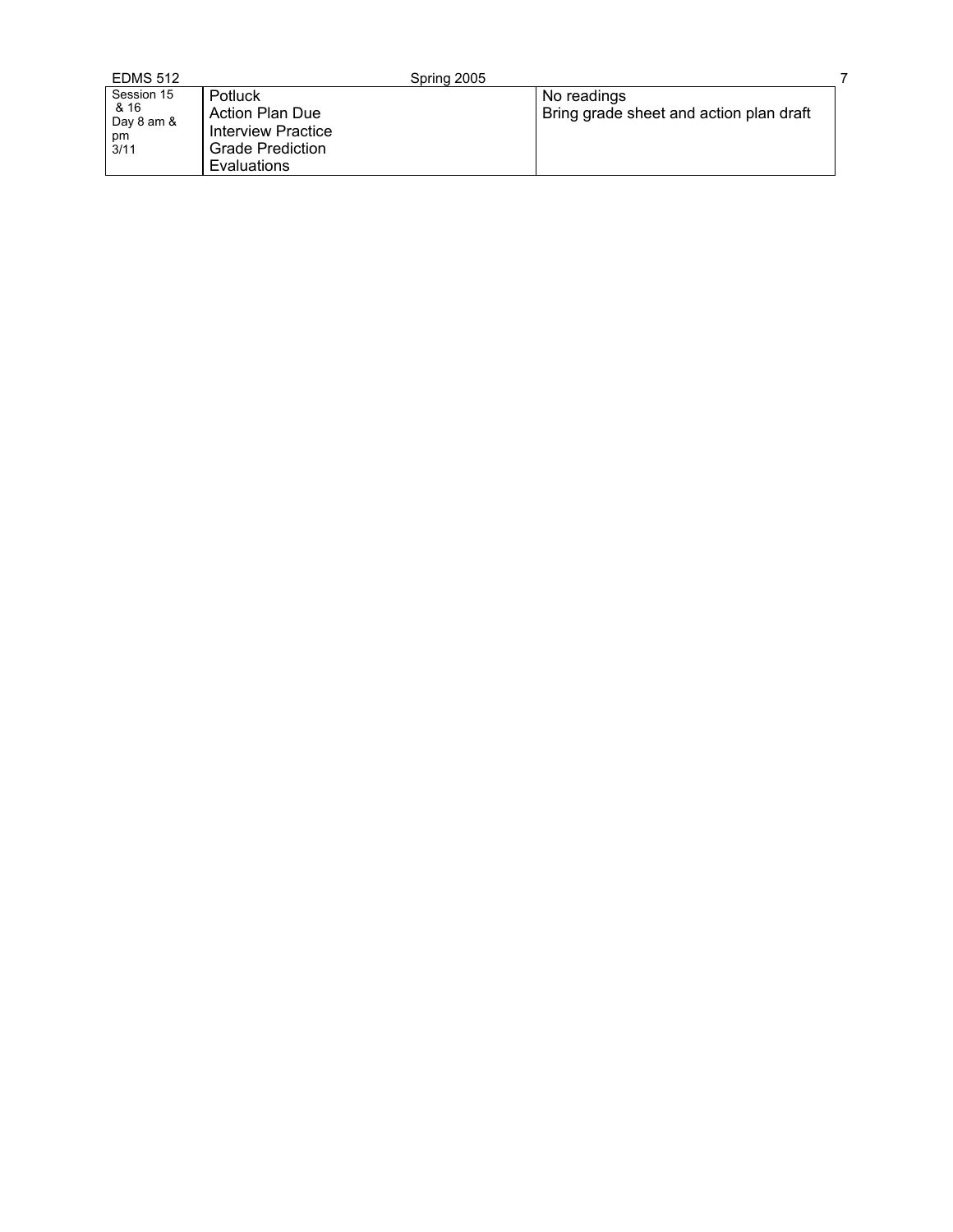Learner Objectives: Refinement of a personal philosophy of teaching and creation of a letter of application Assessment: Word processed philosophy of teaching statement letter.

| <b>Chapters:</b> | Title and necessary information:                                                                                                                                                                      |
|------------------|-------------------------------------------------------------------------------------------------------------------------------------------------------------------------------------------------------|
| 1,2,3,8,7        | Villa, R. A. & Thousand, J. S. (1995). Creating an inclusive school. Alexandria, VA: Association for<br>Supervision and Curriculum Development.                                                       |
| 1 & 16           | Choate, J. (2000). Basic principles of inclusive instruction. In J.S. Choate (Ed.) Successful inclusive<br>teaching: Proven ways to detect and correct special needs (3rd ed.) Boston: Allyn & Bacon. |

# **Task Guidelines for Philosophy Statement/Letter of Application**

# **Introduction & Conclusion** 2 points

Tell the reader what you will be addressing in this letter. Make sure you identify what educational philosophy, management approach, and instructional strategies frame your teaching practice.

- Contextually describe the student populations you are prepared to teach (culture, language, gender, ability, and social economic status). You can refer to district, school and classroom experiences.
- How do your philosophy, management, and instructional approach create a democratic and socially just classroom?
- Why are you a strong candidate for this position?
- Why are you interested in this job?

### **Your educational philosophy 1 point**

Identify you educational philosophy and describe what you believe about students as learners, the learning process, families as partners and how to meet student needs.

### **Your management approach 1 point 1 point 1 point 1 point 1 point**

\* Describe how you will create a supportive and positive learning environment for this diverse population of students to promote educational equity and positive intercultural relationships within the classroom and specify why these practices contribute to the creation of a democratic classroom.

\* Describe your primary methods, approaches, and strategies and how you organize instruction to promote educational equity and positive intercultural relationships within the classroom and specify why these practices contribute to the creation of a democratic classroom (Charles, 2000). Use your personal experiences as an observer or student teacher to support your argument.

### **Your instructional approach 1 point 1 point 1 point 1 point**

Describe the challenges you anticipate the students in this class will face. In your response, reference theories of first and second language, inclusion strategies, and literacy development.

### **Your personal identity 3 points**

How do your own personal values and biases affect the teaching and learning of students? How does your identity and experiences influence your responses for numbers

- 1. your educational philosophy
- 2. your management approach
- 3. your instructional approach, including differentiation for students with special and ELL needs

# **Citations from at least two sources 1 point 1 point 1 point 1 point 1 point 1 point 1 point 1 point 1 point 1 point 1 point 1 point 1 point 1 point 1 point 1 point 1 point 1 point 1 point 1 point 1 point 1 point 1 point 1**

For example honor work of others within paragraph writing:

One of the most valuable components I try to implement from Alfie Kohn's *Beyond Discipline* (1996) is his belief that individuals misbehave when their basic needs have not been met.

**Total \_\_\_\_\_\_\_\_ / 10 points** 

If you use a quote make sure you include the following: author, date, page of quote

### **Resume 1 point**

Include a one-page professional resume addressing your education and teaching experiences.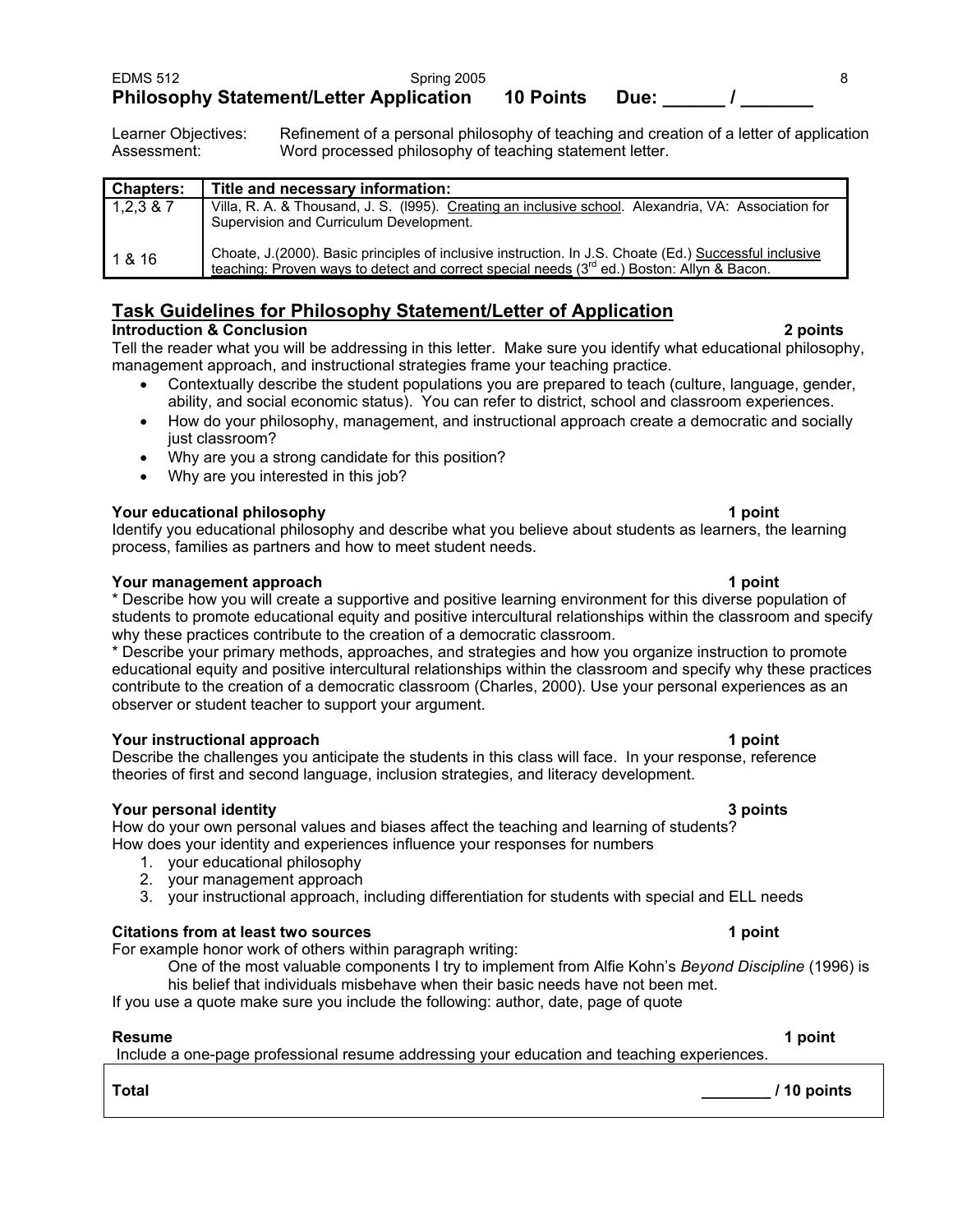| <b>EDMS 512</b>        | Spring 2005      |      |  |
|------------------------|------------------|------|--|
| <b>Strategy Matrix</b> | <b>10 Points</b> | Due: |  |

Learner Objectives: Knowledge of U.S. special education disability categories, accompanying learner characteristics, and needed supports for success in general education

Assessment: Students apply their knowledge of nondiscriminatory assessment, processes for making a child eligible for special education, and the teacher's role in developing IEPs by creating a matrix of strategies. Written products and class discussions evidencing assessment above

| Resource(s):                       | Title and necessary information:                                                                                                                                        |
|------------------------------------|-------------------------------------------------------------------------------------------------------------------------------------------------------------------------|
| Textbook<br>Chapters 2 & 15        | Choate, J.S. (2000) Successful inclusive teaching: Proven ways to detect and<br>correct special needs (3 <sup>rd</sup> ed.) Boston: Allyn & Bacon. (ISBN 0-205-30621-7) |
| Supplemental<br>Lecture            | "The Categories of Disability" – Instructor, CSUSM, College of Education                                                                                                |
| <b>Online Course</b><br>Supplement | <b>WebCT Disability Data Resources</b>                                                                                                                                  |

### **Task Guidelines for the Strategy Matrix**

Students will work in small groups to apply their knowledge of the categories of disability recognized by the Individuals with Disabilities Education Act (IDEA) by:

> creating a table, graphic organizer, or other visual representation of the thirteen (13) special education categories covered under IDEA, along with those covered under ADA and 3 others. Your table must take the form of a word-processed table or an Excel chart, or any other organizational scheme that clearly illustrates each of the following seven dimensions:

- 1. The name of the handicapping condition
- 2. A brief description of the learning and/or social behaviors associated with the category label
- 3. One assessment appropriate to use to determine the presence or degree of the category label
- 4. One typical adaptation/modification in **curriculum, materials, goals (content)**
- 5. One typical adaptation/modification in **classroom environment (process)**
- 6. One typical adaptation/modification in **teaching practices (process)**
- 7. One typical adaptation/modification in **assessments** required of the student **(product)**

*Suggestion: Consider using the landscape paper layout (File>Paper Size>Orientation: click Landscape), and having only 3 or 4 categories listed per page. This will give you adequate space to include all of the dimensions listed above.*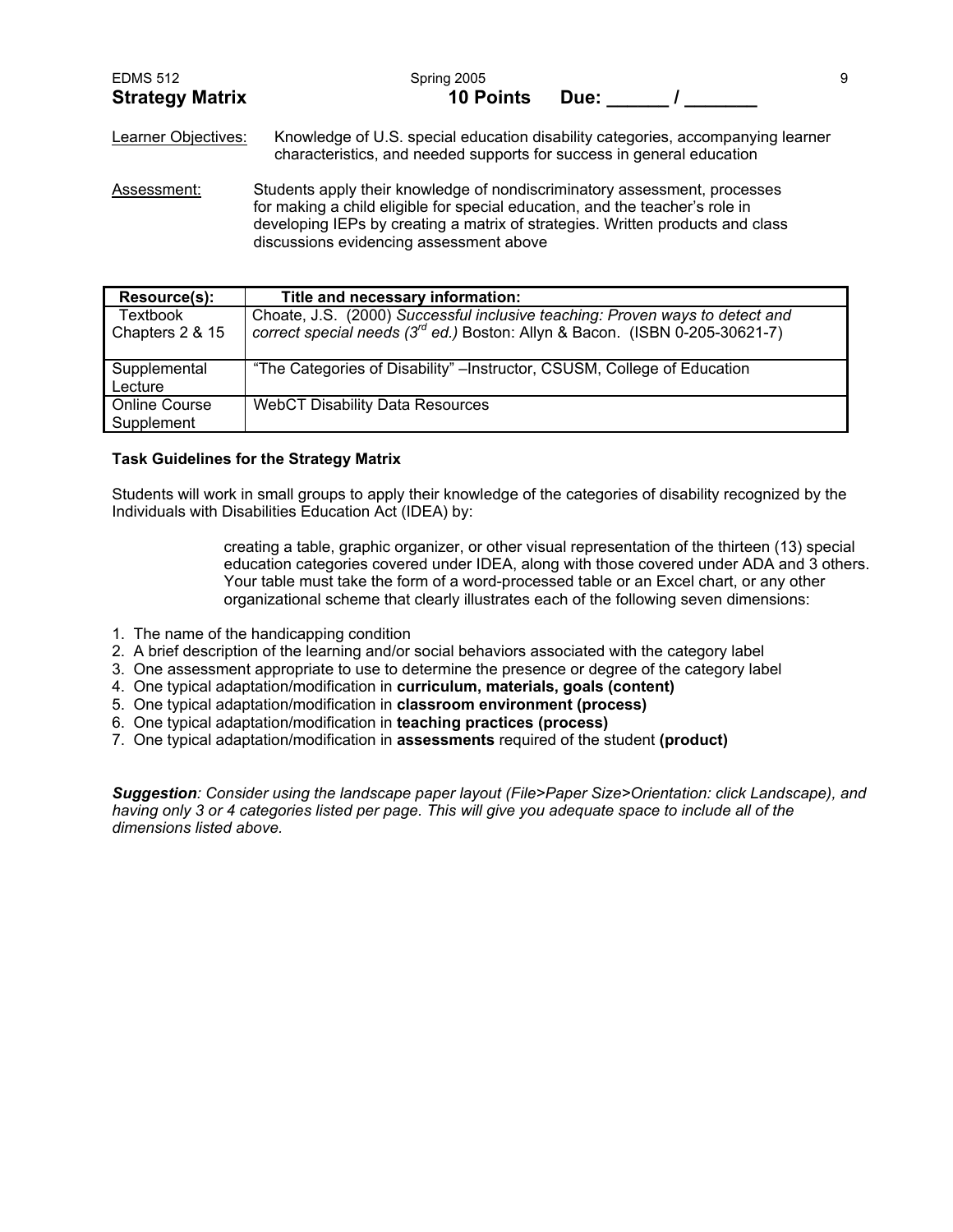# **Disability Characteristics Matrix Expectations**

| <b>Element</b>                                           | <b>Expectations</b>                                                                                                             |
|----------------------------------------------------------|---------------------------------------------------------------------------------------------------------------------------------|
| Description of<br>categories under<br><b>IDEA</b> plus 3 | Detailed description<br>of characteristics,<br>incidence, and                                                                   |
| under ADA and<br>3 others of your<br>choice              | educational<br>implications for each<br>category.                                                                               |
| Assessment                                               | Detailed description<br>of formal and<br>informal assessment<br>procedures used to<br>determine<br>presence/degree of<br>label. |
| Curriculum<br>Modification                               | Modification in<br>content (curriculum,<br>materials or goals)<br>for each category<br>named                                    |
| Classroom<br>Environment<br>Modification                 | <b>Modification in</b><br>classroom<br>environment for each<br>category named                                                   |
| Process<br>Modification                                  | <b>Modification in</b><br>teaching<br>practice/process<br>assessment for each<br>category named                                 |
| Assessment<br>Modification                               | Modification in<br>learning product<br>assessment for each<br>category named                                                    |
| <b>Total</b>                                             |                                                                                                                                 |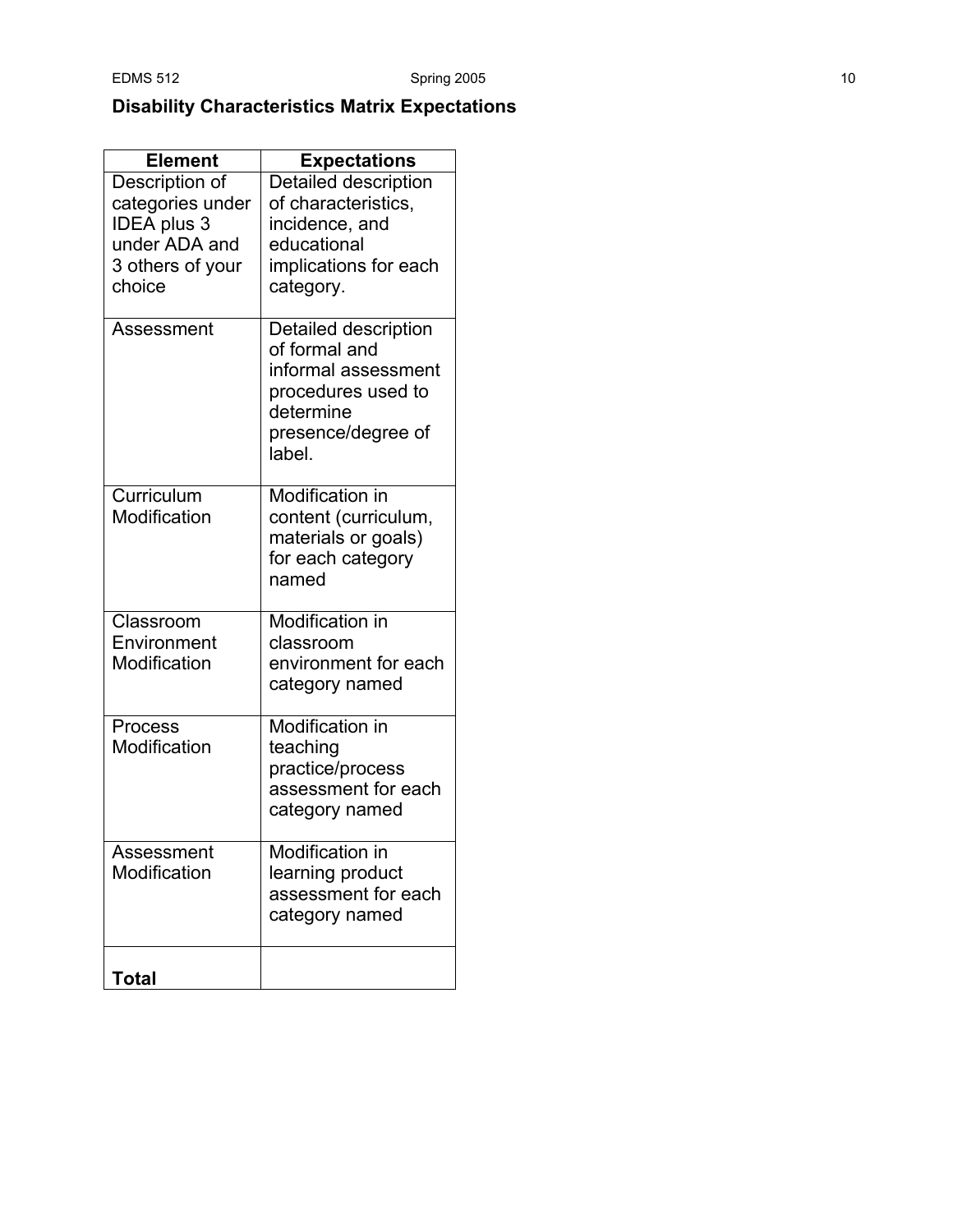| <b>EDMS 512</b><br><b>The IEP Process</b> | Spring 2005<br><b>10 Points</b><br>Due:                                                                                                                                                                                                                                                                                        | 11 |
|-------------------------------------------|--------------------------------------------------------------------------------------------------------------------------------------------------------------------------------------------------------------------------------------------------------------------------------------------------------------------------------|----|
| <b>Learner Outcomes:</b>                  | Knowledge of nondiscriminatory assessment, processes for making a child<br>eligible for special education, and the teacher's role in developing IEPs                                                                                                                                                                           |    |
| <b>Assessment:</b>                        | Students apply their knowledge of nondiscriminatory<br>assessment, processes for making a child eligible for<br>special education, and the teacher's role in developing IEP<br>by                                                                                                                                              |    |
|                                           | Creating their own "Best Practices in the IEP Process"<br>1)<br>Checklist" and use the checklist to assess the IEP<br>process employed in the student's school;<br>2) Creating a resource list of the special education and<br>related services personnel in the school and in the<br>school district upon whom they can call. |    |
|                                           | 3) Evaluating the assessment process in their school<br>relative to assessment team member responsibilities,<br>identifying learnings about the school's assessment<br>processes and suggestions for improvement, if<br>appropriate.                                                                                           |    |
|                                           | 4) Evaluating an IEP meeting in terms of team<br>communication, creative problem solving, and family<br>centeredness.                                                                                                                                                                                                          |    |

| Resource(s):                   | Title and necessary information:                                                                                                                                                                                                                                                                                            |
|--------------------------------|-----------------------------------------------------------------------------------------------------------------------------------------------------------------------------------------------------------------------------------------------------------------------------------------------------------------------------|
| Textbook/pages                 | Gable, R.A. and Hendrickson, J.M. (2000). Teaching all the students: A mandate for<br>educators. In J.S. Choate (Ed.) Successful inclusive teaching: Proven ways to<br>detect and correct special needs (3 <sup>rd</sup> ed.), pp 1-17. Boston: Allyn & Bacon. (ISBN<br>$0-205-30621-7)$<br>Chapter 1                       |
| Supplemental Print<br>Material | Lecturette by Jacqueline Thousand, Professor, CSUSM, College of Education                                                                                                                                                                                                                                                   |
| Video/segment                  | Video Segment # 2 "Working Together: The IEP The Inclusion Series (1998)<br>Weland Prods/KCET and Allyn & Bacon. (ISBN 0-205-29111-2)                                                                                                                                                                                       |
| Internet Site(s)               | www.dssc.org/<br>This Federal Resource Center for Special Education site provides general<br>information about and news pertaining to special education as well as special<br>technical assistance information.<br>www.ed.gov/offices/OSERS/IDEA<br>This OSERS IDEA Home Page site provides a detailed explanation of IDEA. |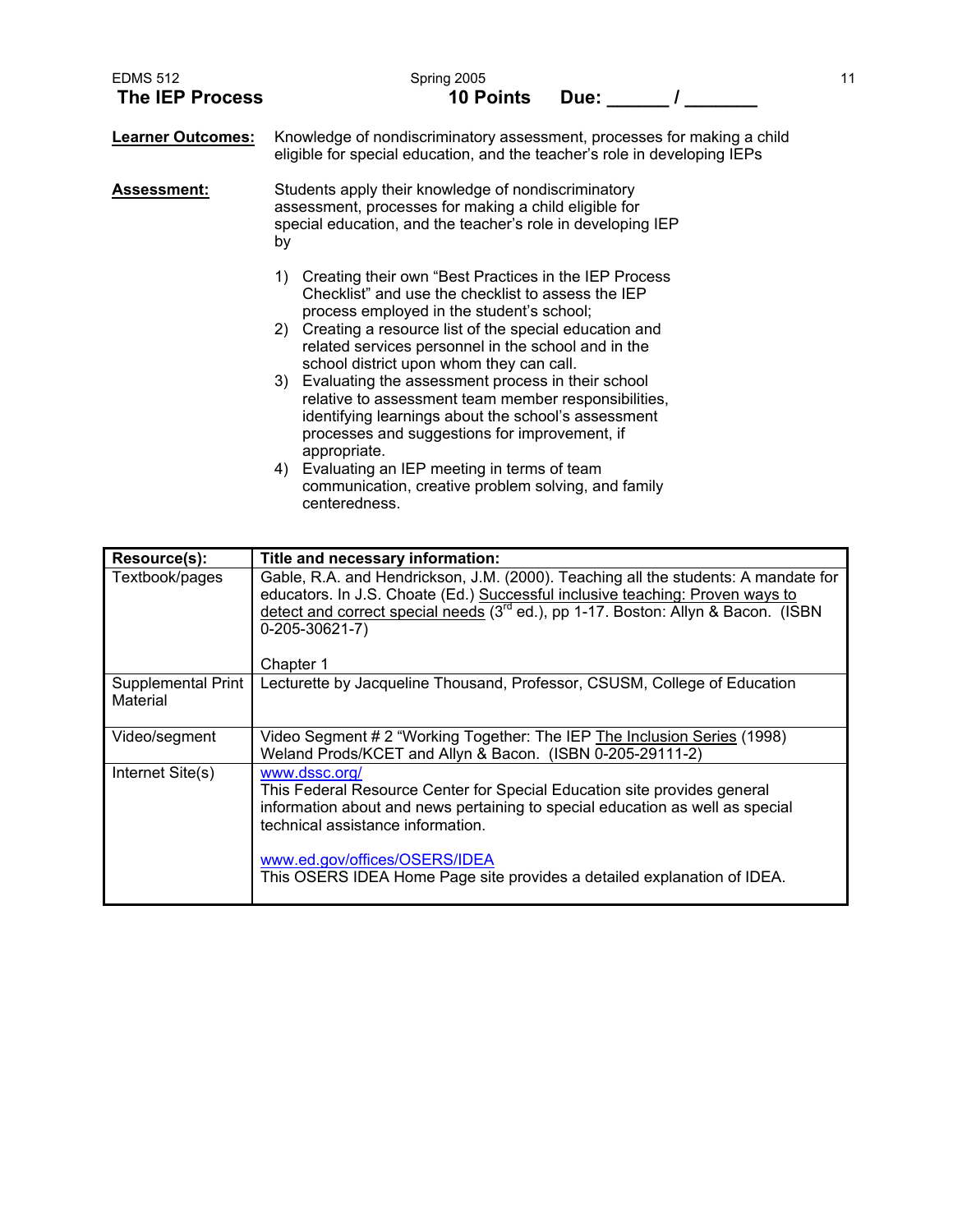Today's teachers will have students with identifiable disabilities in their classrooms. When the Student Study Team (SST) process is not satisfactory, a recommendation for the development of an Individual Education Program (IEP) may be the next step.

When developing an IEP, the following four questions should be addressed:

- 1. Who are all of the special education and related service personnel who can be called upon for support in the school and in the school district?
- 2. How does the school staff ensure that students receive nondiscriminatory evaluations and appropriate educational experiences?
- 3. Does the school's specific IEP meeting format address the following:
	- *Breadth of assessment*  More than one test must be used as the basis of evaluation Assess all areas related to the suspected disability
	- *Administration of assessment*  Select and administer nondiscriminatory racial and ethnic assessments Use trained personnel to administer assessments
	- *Timing of assessment*  Nondiscriminatory evaluation must occur before initial placement into or out of special education Reevaluation occurs every three years or more frequently, if conditions warrant or parents/guardians, or teacher request
	- *Parental/Guardian notification and consent*  Parents/guardians must be fully informed and consent to having their child assessed Consent for evaluation is not consent for placement into special education; separate consent is required for consent
	- Interpretation of assessment results must consider a variety of sources.
- 4. What does the school's specific IEP look like? Does it include and/or address the following:
	- The student's present level of educational performance, including how the disability affects the educational experience;
	- Measurable annual goals and short-term objectives;
	- The special education accommodations, related services, and other ways support will be provided to ensure the student's success;
	- The extent to which the student will participate with students who do not have disabilities in the general education and extracurricular activities;
	- Individual modifications if the student participates in standardized assessments, and explanation s for when the student does not participate in such assessments
	- The projected start date, frequency, location, and duration of modifications;
	- Brief discussion of how the student's progress towards annual goals will be assessed.

# **Application Activities**

### **In-Class Video Viewing and Analysis**

View the video Segment # 2 "Working Together: The IEP" from The Inclusion Series (1998) Weland Prods/KCET and Allyn & Bacon. As you view the video, jot down notes regarding what is presented as (and what you perceive as) "best practices" or "great tips" in IEP development and implementation.

After viewing the segment, take your notes from the lecturette and the video viewing and create your own "Best Practices in the IEP Process Checklist." It is beneficial to do this in collaborative teams in and/or out of class. You will use this checklist later in an actual IEP meeting.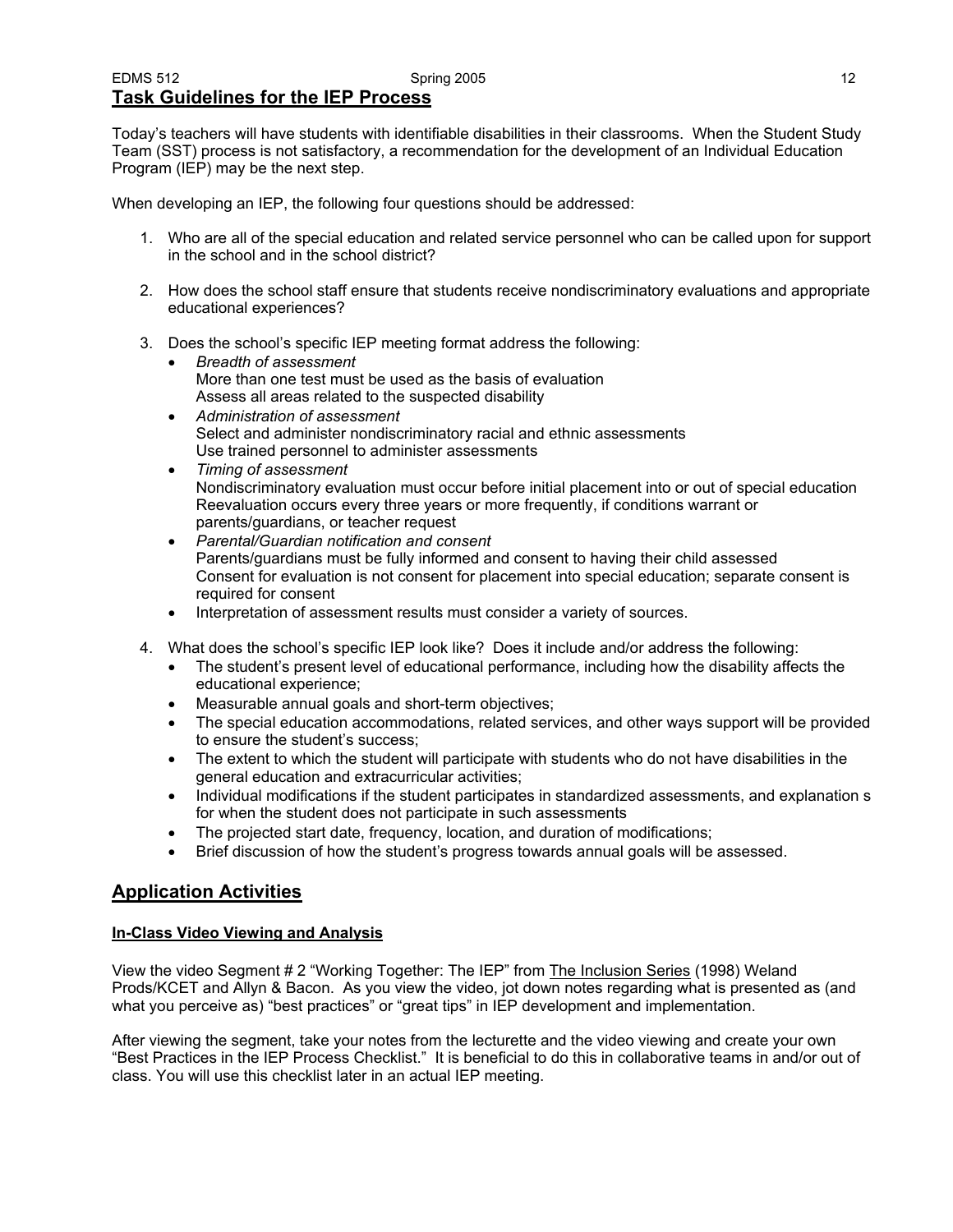### EDMS 512 Spring 2005 13 **School-Based Activities**

Can you provide complete and accurate responses to the following four questions? If so, you should have your special education credential! If not, interview your school's special education support personnel or get the information you need to answer the questions from reference materials, web sites, and so forth.

**Question #1**: Who are all of the special education and related services personnel who I can call upon for support in this school and in the school district?

**Action**: Make a list of the roles, names, responsibilities, and ways in which to contact these resources. Keep this list in your top desk drawer or in you day planner.

**Question #2:** How does our school staff ensure that the responsibilities of the assessment team outlined in the lecturette occur?

**Action**: **1)** Create a "Best Practice Checklist" based on the IEP video watched in class. **2)** Interview one of your special education support personnel. Ask how the assessment process in your school ensures that each of the responsibilities of a student's evaluation team is fulfilled. Ask Interviewee to review your checklist and provide feedback. Take notes and write a one to two-paged summary of what you learned about your school's assessment process, include suggestions for improvement, if appropriate.

**Question #3**: What does my School's IEP look like and does it include all of the components identified as required in the lecturette?

**Action:** Have your special education support persons give you the latest IEP form, if you have no students eligible for special education in your classroom (could that possibly happen?). If you have one or more students with an IEP in your classroom (a sure bet), get one of the IEPs, preferably one of the more complex IEPs. In either case, once you have an IEP in hand, locate all of the component parts required of an IEP.

**Question #4**: What does an IEP meeting feel like? How well are "best practices" for IEP team meetings being practiced in my school?

**Action:** Attend an IEP meeting of a student who is not in your classroom. Your role is that of non-participant observer. While observing use your own "Best Practices in the IEP Process Checklist," to assess the presence or absence of best practices being practiced during the meeting. Write a one to two-paged reflection that focuses upon ways in which to optimize IEP team communication, creative problem solving, and family centeredness. If you cannot find an IEP meeting of a colleague to attend, complete the checklist while watching the IEP video located in the library and write a one to two page reflection on what you saw.

### **Extension Activities**

Expand your knowledge of special education and your role in the special education referral and implementation process by visiting the following comprehensive web sites.

### www.dssc.org

This Federal Resource Center for Special Education site provides general information about and news pertaining to special education as well as special technical assistance information.

### www.ed.gov/offices/OSERS/IDEA This OSERS IDEA Home Page site provides a detailed explanation of IDEA.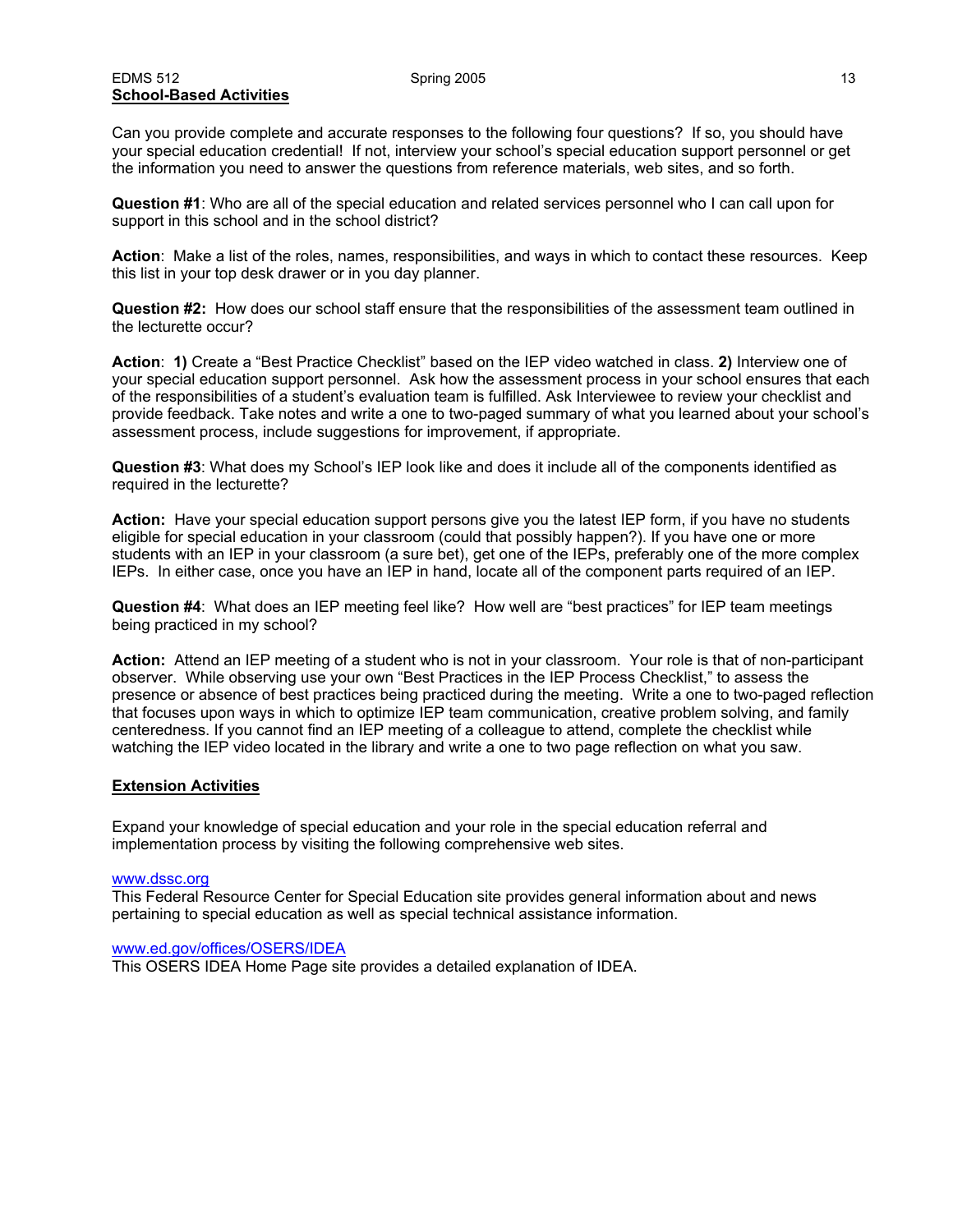- 1. Create you own "Best Practices in the IEP Checklist"
	- Ex: \_\_\_\_\_\_\_ focused on student strength sample of student weakness presented \_\_\_\_\_ student involved
- 2. Resource name, role, phone number list (s) - responsibilities (1-2 sentences)
- 3. Interview
	- interview
		- 1-2 page reflection/summary
			- what did you learned?
			- overview of what the interviewee said
			- suggestions for improvement
			- feedback on "Best Practices" Checklist
- 4. IEP Forms Blank or completed
- 5. Evaluation of an IEP (attend a meeting or watch videotaped meeting)
	- use checklist and reflect
	- 1 -2 page pape
- 6. Please post evidence of your learning for this assignment on TaskStream under TPE 6d.
- 7. Write up a 3 paragraph narrative for TPE 6d:
	- a. Describe the evidence.
	- b. Analyze the evidence
	- c. Reflect on the evidence What did you learn? How will this new learning make you a highly qualified teacher?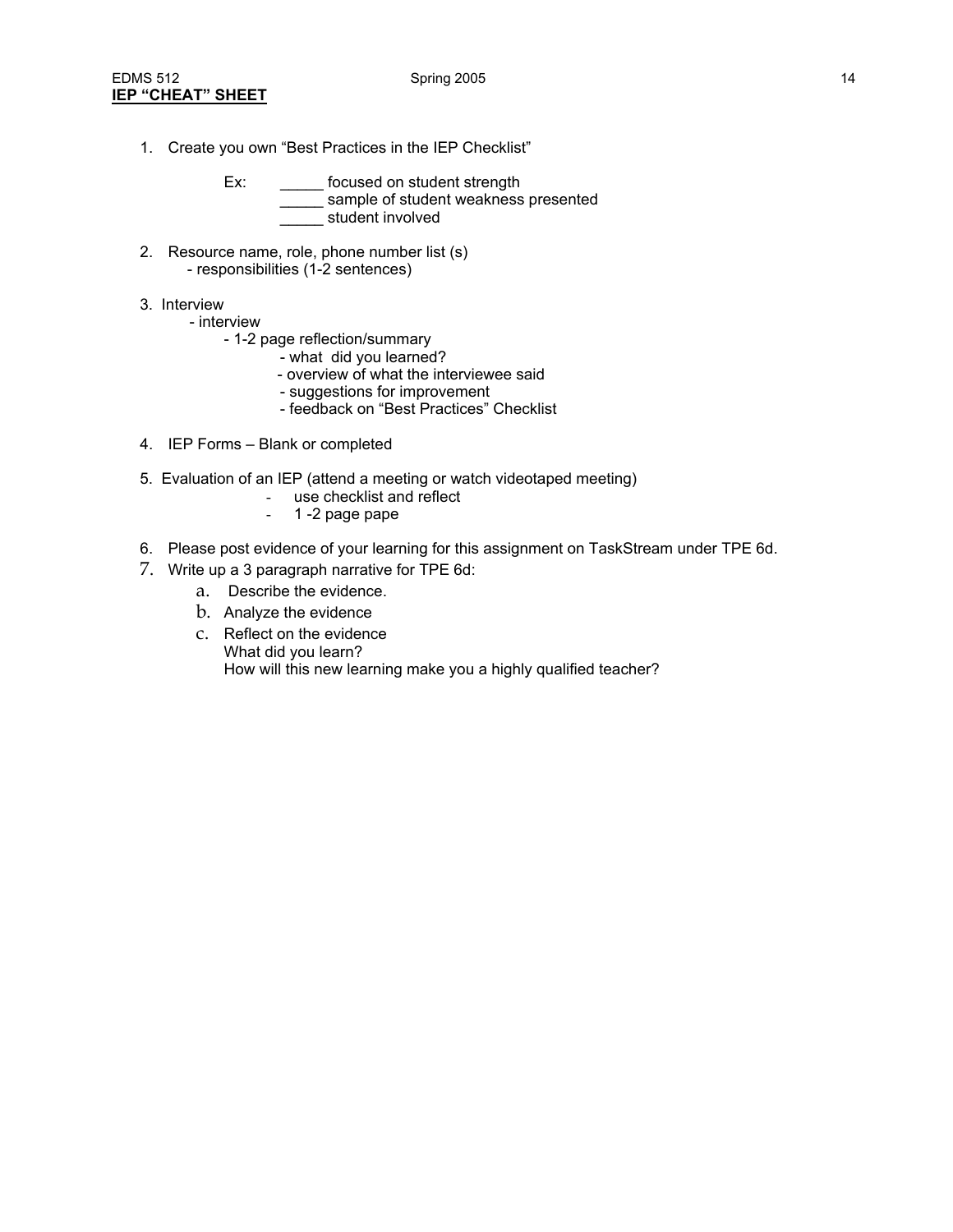This assignment will be in coordination with your Social Studies and/or Science Integration Unit.

This course will focus on the differentiation strategies.

**Learner Objectives:** The student will create an integrated unit plan.

Assessment: The student will write a unit plan that will incorporate the following elements:

- language arts lessons
- science lessons
- art lessons
- social science lessons
- a field trip
- assemblies and special programs (DARE, etc.)
- assessments
- multiple intelligence strategies
- differentiation strategies
- technology for student use
- technology for teacher use in instruction
- technology for assessment (electronic grade books, rubrics, etc.) The calendar will integrate a schedule of events from "real" schools. The student

will also write out plans for differentiated instruction and special needs instruction.

**Preparation:** Before beginning assignment teacher candidates read the following resources and demonstrate the ability to complete the prerequisite skills.

| <b>Resources</b>  | Title and necessary information:                                                              |
|-------------------|-----------------------------------------------------------------------------------------------|
| Textbook/chapters | Choate, J. S. (2000) Sucessful inclusive teaching (3 <sup>rd</sup> ed.). Needham, MA: Allyn & |
|                   | Bacon. Chapters16                                                                             |
|                   | Villa, Richard, & Thousand, Jacquelyn. (1995). Creating and inclusive school.                 |
|                   | Alexandria, VA: ASCD. Chapters 6 & 7                                                          |
| Internet Site(s)  | Tomlinson, Carol Ann. (1999). The Differentiated Classroom: Responding to the                 |
|                   | needs of all learners. Alexandria, VA: Association for Supervision and Curriculum             |
|                   | Development. ISBN # 0-87120-342-1 (Available free through CSUSM ebooks<br>library.)           |
|                   | ELD Standards - http://www.cde.ca.gov/re/pn/fd/documents/englangdev-stnd.pdf                  |
|                   | <b>COE Lesson Format form CSUSM website</b>                                                   |

### **Prerequisite skills:**

- Teacher candidates can create appropriate technology applications for use in instruction and assessment,
- Teacher candidates are able to develop a schedule and course activities,
- Teacher candidates are able to create curriculum and instruction based on content, process, and product as define by Carol Ann Tomlinson (1999).
- Teacher candidates are able to use information about students' readiness range (skills, reading, thinking & information), learning profiles, interests, talents, and culture to differentiate curriculum and instruction (Tomlinson, 1999).
- Teacher candidates are able to identify strategies to meet the needs o
	- o Students learning English (including differentiation for Beginning, Intermediate, and Advanced levels)
	- o Student that are accelerated learners as referred to by Piergangelo & Giuliani (2001)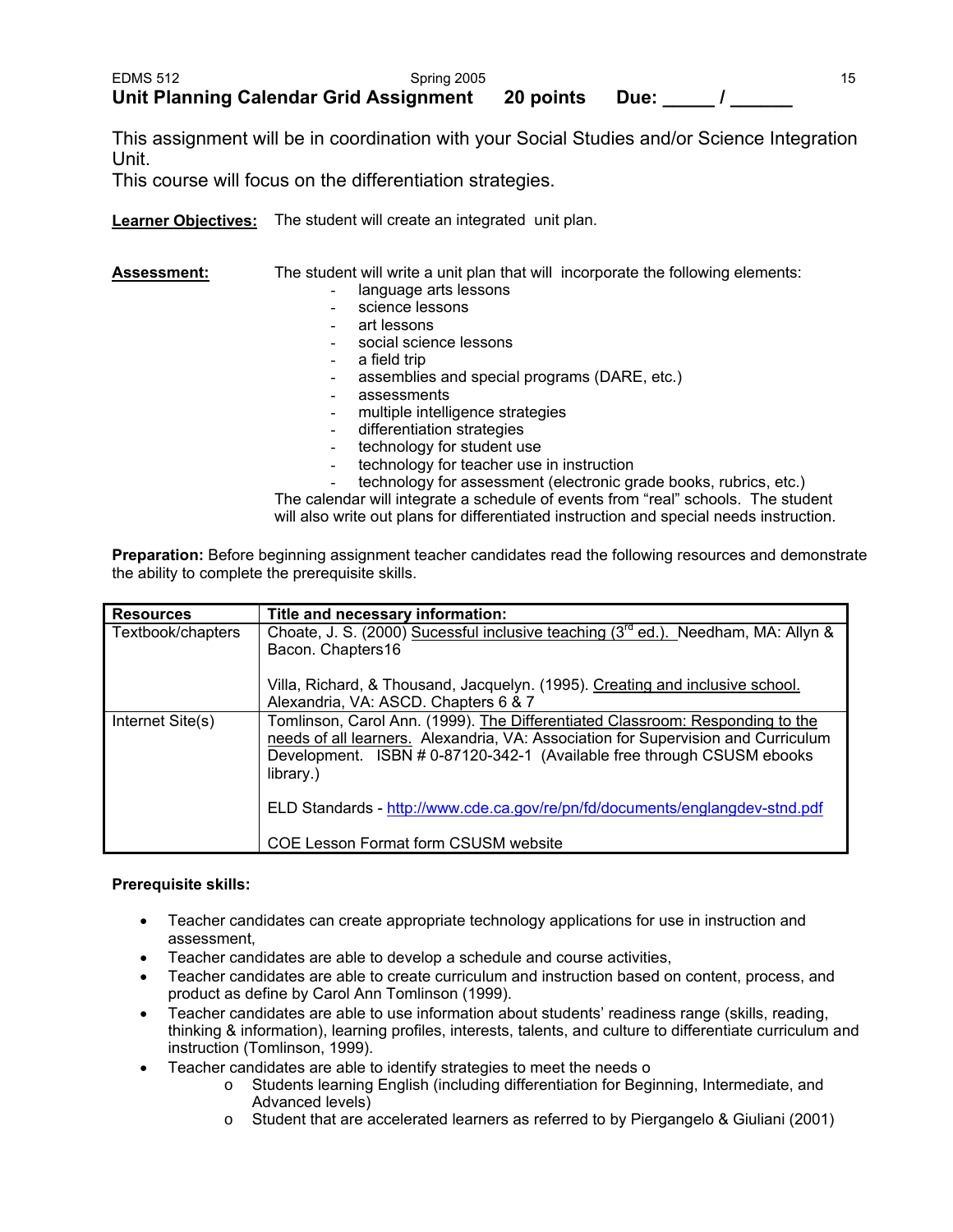### **Task Guidelines for Planning Calendar**

**Step One**: You will create an integrated unit plan for this assignment. On the assigned day, bring the following artifacts to complete your assignment: a school calendar from your observation placement (see school website), a calendar grid or published planning book, and your social science and science unit plans.

**Step Two**: On the assigned day you be will completing your plan with the assistance of the instructor a group of three to four members. Referring to your school calendar, you will first need to block out times in your plan book for holidays, assemblies, special programs, in-service days, etc. You will then plan your curriculum into manageable blocks of time in your calendar grid or lesson plan book. The amount of time you select to cover the various content areas is dependant upon your district and/or school standards. For example, if your district mandates two hours of language arts instruction per day you must plan accordingly. You will need to provide evidence of these criteria in your finished calendar grid.

 Your plan will necessarily be an integrated plan that uses Universal Design and Backward Design principles. That is to say, it will be necessary to teach science and social science throughout the day as part of your literacy instruction. Also, be sure to include assignments in all of the content areas, i.e. science, art, social studies.

 You will write out all of the California state standards you will cover during the unit. Place these standards in a easily visible way so that anyone will see them. Standards should be organized using "themes" or "big ideas" Your plan must also include multiple intelligence strategies for special needs and second language students as part of differentiated instruction.

### **Checklist for Unit Plan**

The following checklist will help you create your three month plan. Does you plan include:

- 1. A description of your classroom context- student population, grade level, local community, etc.
- 2. Strategies for special needs students (at least three)
- 3. Strategies for second language learners (at least three)
- 4. Strategies for multiple intelligences
- 5. A planning grid
- 6. Technology components- assessment, instruction, student use

Note: All components are to be typed.

### **TaskStream Component: Individual Assignment**

- 1. Please post evidence of your learning for this assignment on TaskStream under TPE 9 & 14.
- 2. Write up a 3 paragraph narrative for TPE 9 & 14:
	- 1. Describe the evidence.
	- 2. Analyze the evidence
	- 3. Reflect on the evidence What did you learn? How will this new learning make you a highly qualified teacher?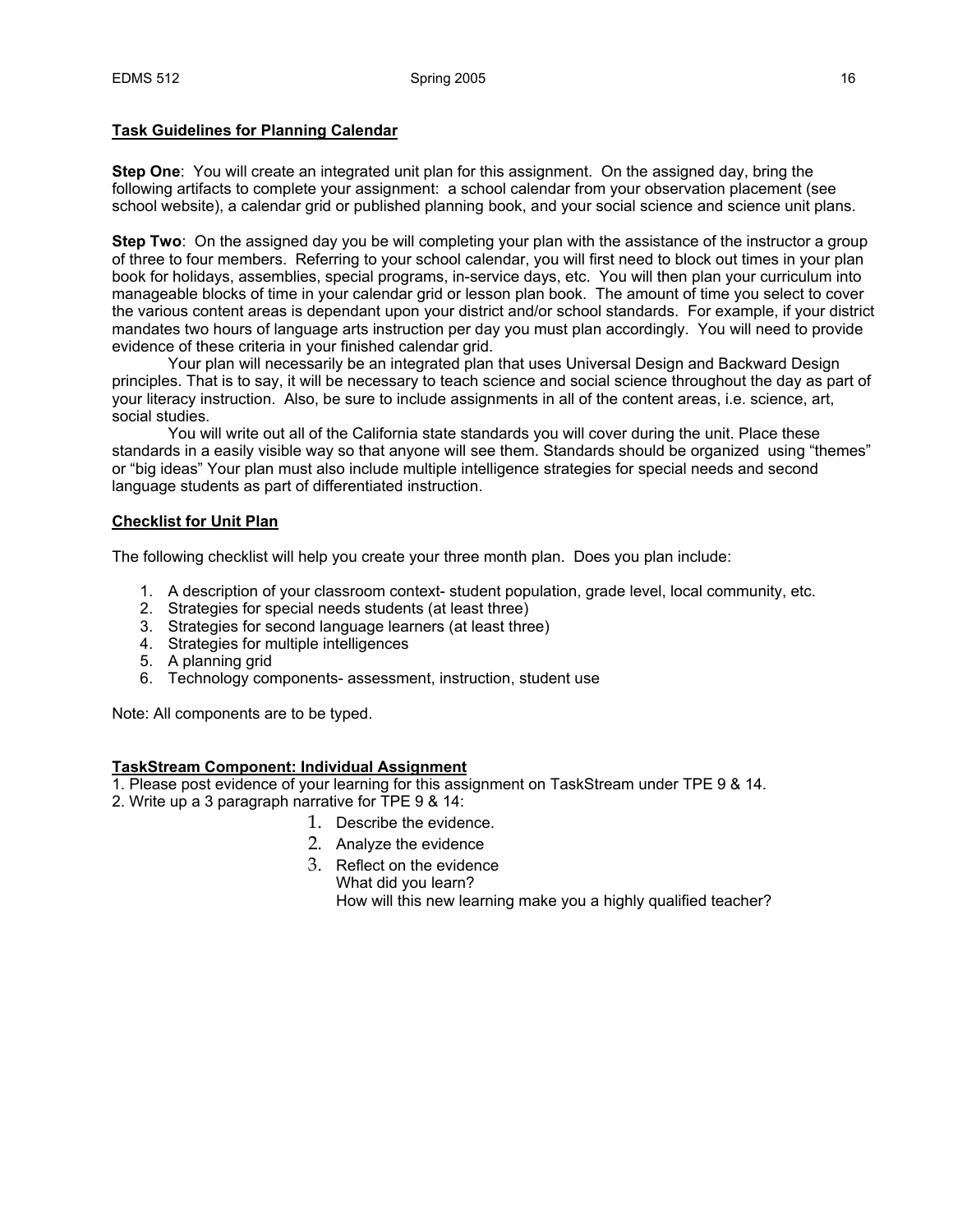### EDMS 512 **Spring 2005** 17 **Spring 2005** Lesson Demonstration **Part of Participation Points** Due:

**Learner Outcomes:** Develop as an instructor by preparing and organizing a lesson around a lesson you taught during your student teaching placement.

**Assessment:** Teaching activity including depth, analysis, and organization.

**Preparation-** Carefully select a lesson. Plan how to teach to your peers.

# **Process**

You are required to sign up to teach one lesson for one class session. You will also discuss an analysis of your teaching with your peers. **The whole activity should be no more than 20 minutes**. The activity should engage the class and allow us to examine the materials in a meaningful way. Select a lesson that you'd like to have feedback on. **You must provide a context and history to your lesson (i.e. Where was your placement, what were the students like, why did you teach this lesson). Provide a lesson plan to the class**. **In addition, you must write and present a reflective analysis of your teaching. Respond to the following:**

- Did you teach the lesson as planned? If not, what changes did you make to the lesson and why?
- How appropriate were your time allocations for the students, the content, and the planned instructional strategies and student activities?
- To what extent did the class/group as a whole achieve the academic learning goals of the lesson?
- How well did the lesson connect with the students' background and developmental information?
- In what ways did the environment in the classroom, including climate, rapport, routines, and procedures, contribute to student learning?
- In what ways was your lesson effective and what might you do differently to improve the lesson?

**A lesson plan and 1-2 page reflection will be turned into the instructor.**